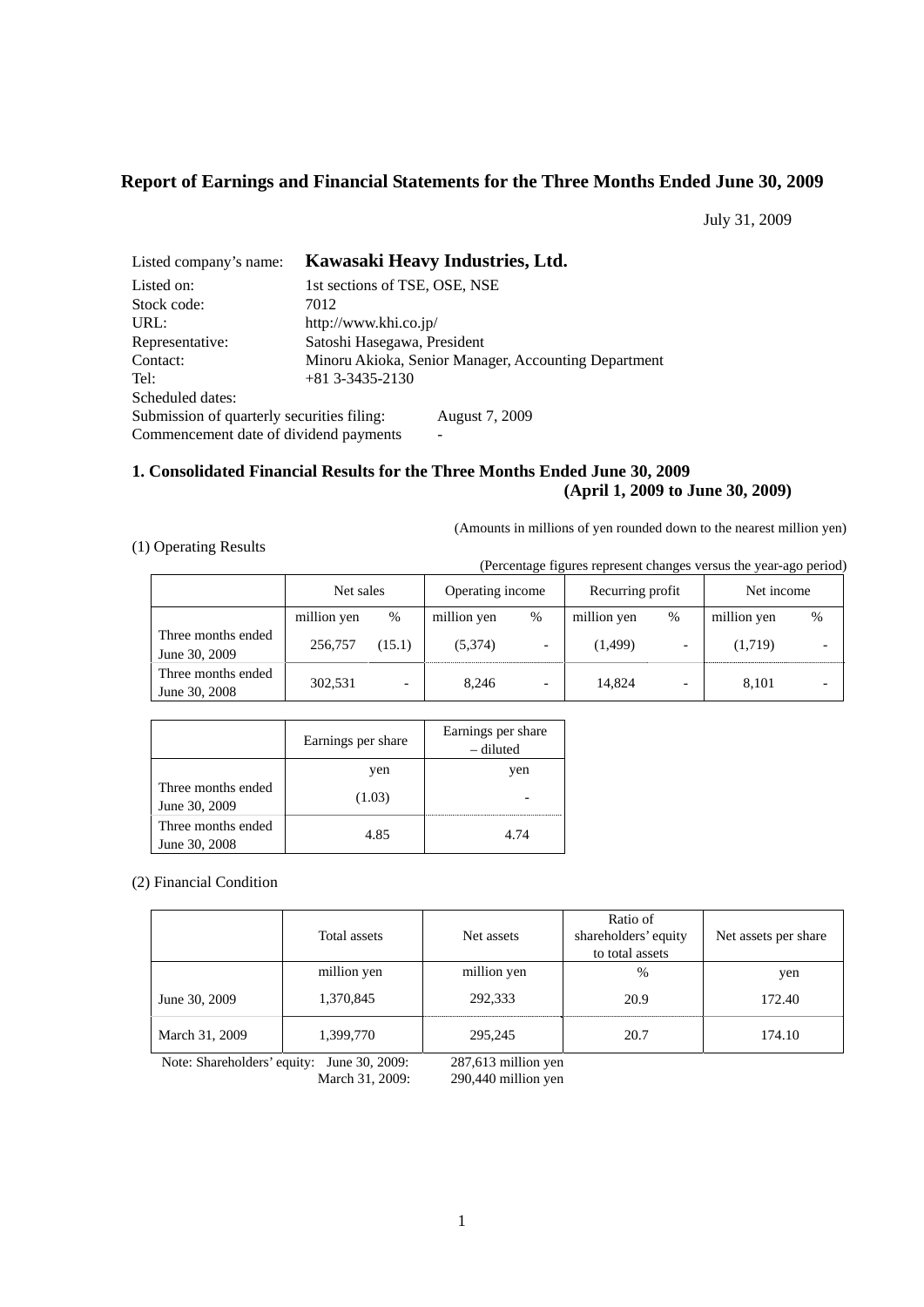## **2. Dividends**

|                                          | Dividend per share |               |                          |                  |           |  |
|------------------------------------------|--------------------|---------------|--------------------------|------------------|-----------|--|
| Record date or term                      | End of first       | End of second | End of third             | End of financial | Full year |  |
|                                          | quarter            | quarter       | quarter                  | vear             |           |  |
|                                          | yen                | yen           | yen                      | yen              | yen       |  |
| Year ended<br>March 31, 2009             | -                  | 0.00          | $\overline{\phantom{0}}$ | 3.00             | 3.00      |  |
| Year ending<br>March 31, 2010            |                    |               |                          |                  |           |  |
| Year ending March<br>31, 2010 (forecast) |                    | 0.00          |                          | 3.00             | 3.00      |  |

Note: Revision of dividend forecast during the three months ended June 30, 2009: None

# **3. Forecast of Consolidated Earnings for the Year Ending March 31, 2010 (April 1, 2009 to March 31, 2010)**

(Percentage figures represent changes versus the year-ago period)

|                                                   | Net sales   |        | Operating income |        | Recurring profit |                          | Net income  |                          | Earnings per<br>share |
|---------------------------------------------------|-------------|--------|------------------|--------|------------------|--------------------------|-------------|--------------------------|-----------------------|
|                                                   | million yen | %      | million yen      | %      | million yen      | $\%$                     | million yen | $\%$                     | yen                   |
| For six months<br>ending<br>September 30,<br>2009 | 570,000     | (12.7) | (12,000)         | -      | (8,000)          | $\overline{\phantom{0}}$ | (6,000)     | $\overline{\phantom{0}}$ | (3.60)                |
| Full year                                         | 1,240,000   | (7.3)  | 5.000            | (82.5) | 10.000           | (74.1)                   | 6.000       | (48.8)                   | 3.60                  |

Note: Revision of earnings forecast during the three months ended June 30, 2009: None

### **4. Other Information**

- 1) Changes affecting the status of material subsidiaries (scope of consolidation): None
- 2) Use of simplified accounting methods and/or accounting methods specific to the preparation of quarterly consolidated financial statements: Yes Note: For details, see "4. Other information" on page 7 in the "Qualitative Information and Financial Statements" section.
- 3) Changes in accounting principles, procedures, and methods of presentation used in the preparation of quarterly consolidated financial statements:

(1) Changes in accordance with revisions to accounting standards: Yes

(2) Changes other than (1) above: None

Note: For details, see "4. Other information" on page 7 in the "Qualitative Information and Financial Statements" section.

## 4) Number of shares issued (common stock)

|                                                         | (1) Number of shares issued at end of period (treasury stock included): |
|---------------------------------------------------------|-------------------------------------------------------------------------|
| June 30, 2009:                                          | 1.669.629.122 shares                                                    |
| March 31, 2009:                                         | 1.669.629.122 shares                                                    |
| (2) Number of shares held in treasury at end of period: |                                                                         |

- June 30, 2009: 1,410,665 shares March 31, 2009: 1,394,288 shares
- (3) Average number of outstanding shares (for the three months): Three months ended June 30, 2009: 1,668,223,431 shares Three months ended June 30, 2008: 1,668,298,012 shares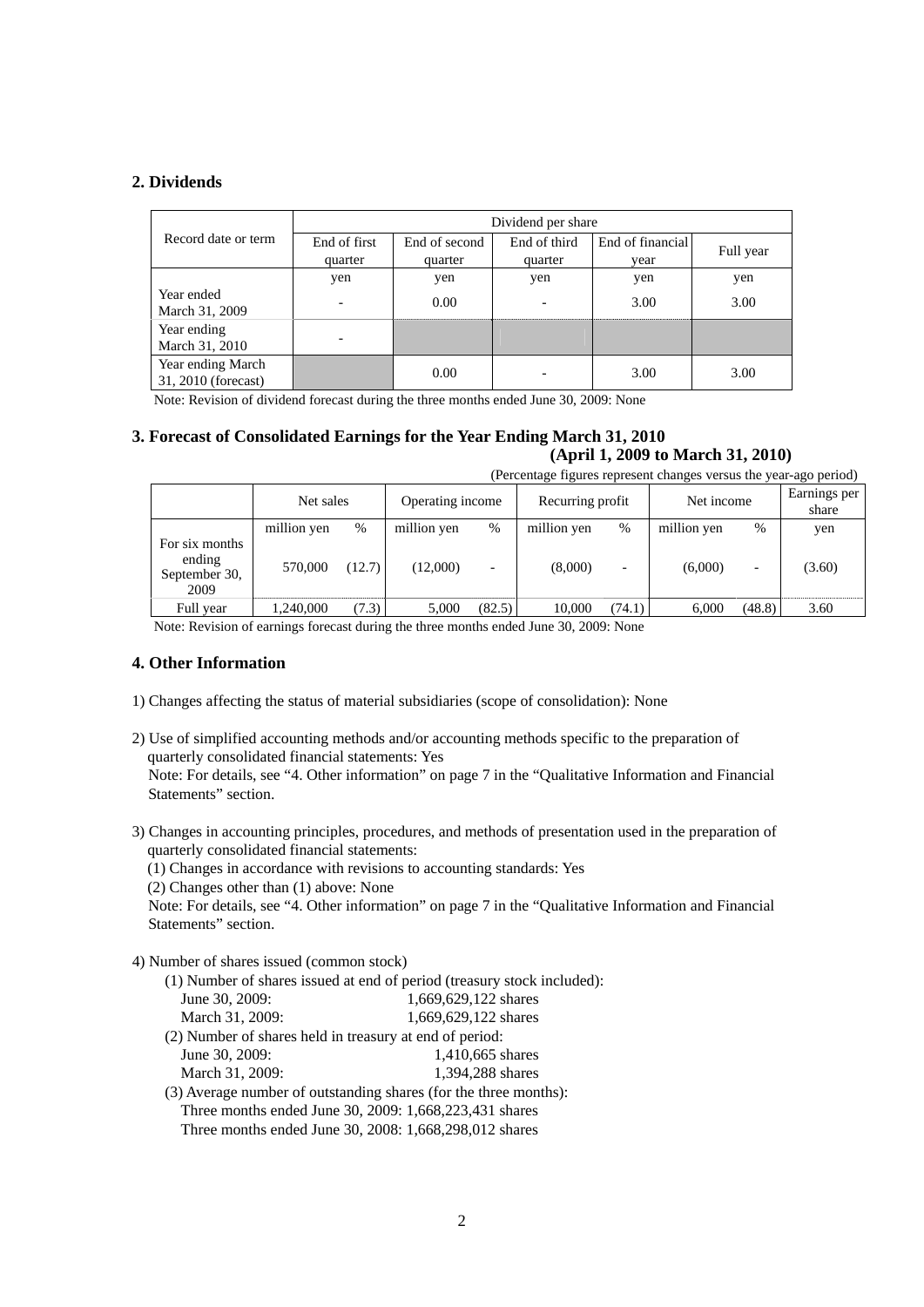## **\*Appropriate Use of Financial Forecasts and Other Important Matters**

## *Forward-Looking Statements*

These materials contain various forward-looking statements and other forecasts regarding performance and other matters. Such statements are based on information available at the time of preparation. Actual results may differ from those expressed or implied by forward-looking statements due to a range of factors. For the assumptions underlying the earnings forecasts presented and other information regarding the use of such forecasts, refer to "3. Consolidated Earnings Outlook" on page 6 in the "Qualitative Information and Financial Statements" section.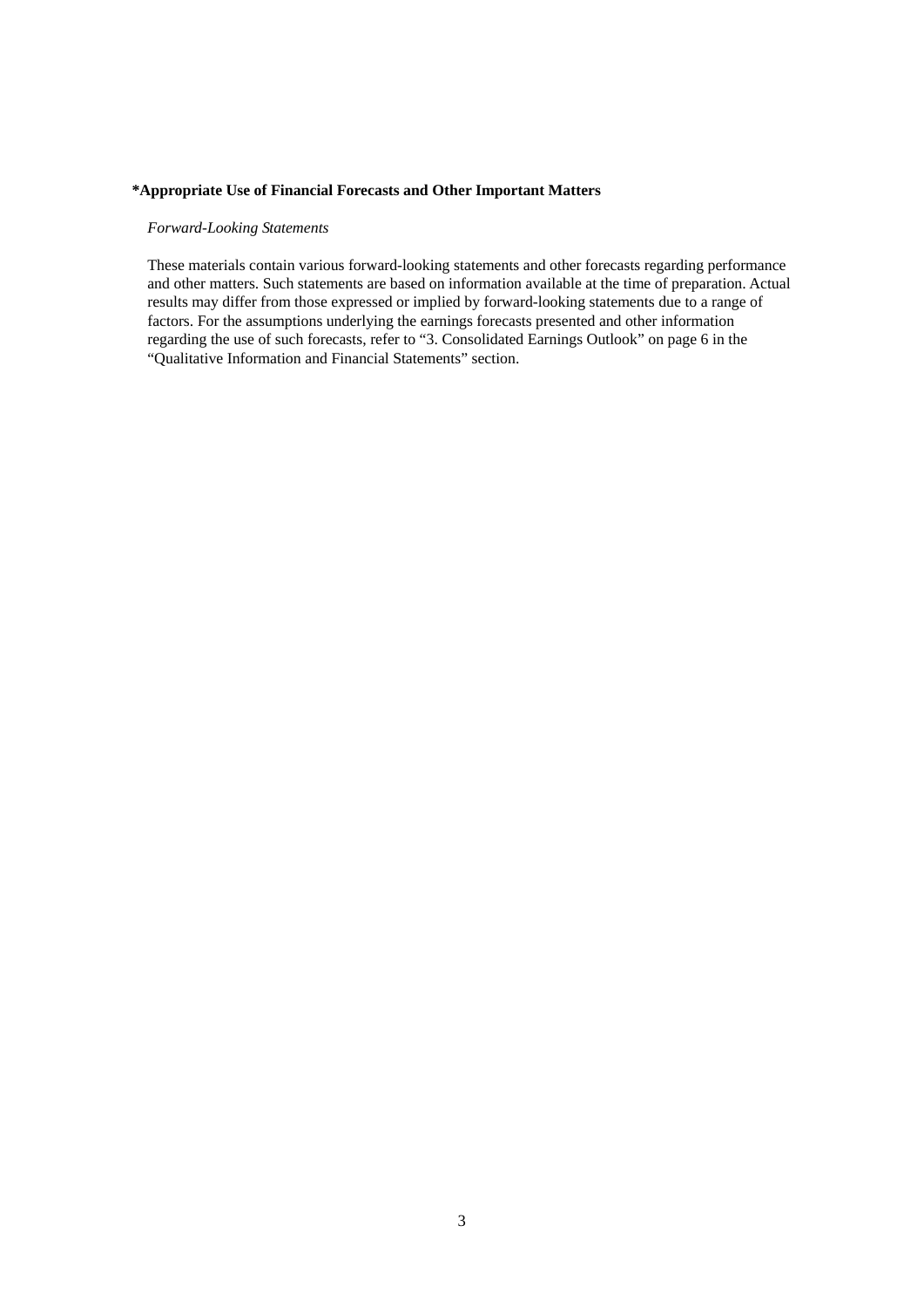## **Qualitative Information and Financial Statements**

### **1. Consolidated Operating Results**

In the three months to June 30, 2009 (first quarter of the fiscal year ending March 31, 2010), the Japanese economy emerged from the crisis conditions of the preceding half-year but remained under pressure from a capital spending slump, export slowdown, deteriorating employment environment, and downturn in consumer spending. The global economy, particularly Europe and the Americas, likewise continue to languish, although some emerging economies showed signs of recovery.

This adverse operating environment weighed heavily on KHI Group businesses, all of which experienced declines in order bookings in the first quarter. Although the Shipbuilding and Rolling Stock segments managed to achieve sales growth, overall sales declined. Profits declined across all business segments under the weight of yen appreciation and downturns in European and American markets.

Relative to the year-earlier quarter, the Group's consolidated order bookings declined ¥197.6 billion to ¥191.7 billion while consolidated net sales decreased ¥45.7 billion to ¥256.7 billion. The Group consequently incurred a consolidated operating loss of ¥5.3 billion, recurring loss of ¥1.4 billion, and net loss of ¥1.7 billion. These losses respectively represent decreases of ¥13.6 billion, ¥16.3 billion, and ¥9.8 billion from the year-earlier quarter's operating, recurring, and net incomes.

Consolidated operating performance in the three months to June 30, 2009, is summarized by segment below.

Effective from the first quarter of the current fiscal year, the Construction Machinery business, previously part of the Rolling Stock segment (formerly the Rolling Stock & Construction Machinery segment), is included in the Other segment, as disclosed below on page 14 under the heading "Information by industry segment" (subsection (5), 1) in part 5, "Consolidated Financial Statements").

## **Shipbuilding**

With no newbuilding orders received in the first quarter, consolidated order bookings decreased ¥18.7 billion year on year to ¥1.8 billion.

Consolidated net sales increased ¥20.3 billion year on year to ¥39.4 billion, boosted by a spate of sales of large vessels.

Profitability was eroded by yen appreciation and material cost inflation, resulting in a consolidated operating loss of ¥600 million, a decrease of ¥600 million from the year-earlier quarter's operating income.

## **Rolling Stock**

Consolidated order bookings included orders from Singapore for subway cars but declined to ¥28 billion, down ¥70.1 billion from the year-earlier quarter, which was marked by an influx of large orders.

Consolidated net sales grew ¥4.7 billion year on year to ¥40.8 billion, bolstered by growth in overseas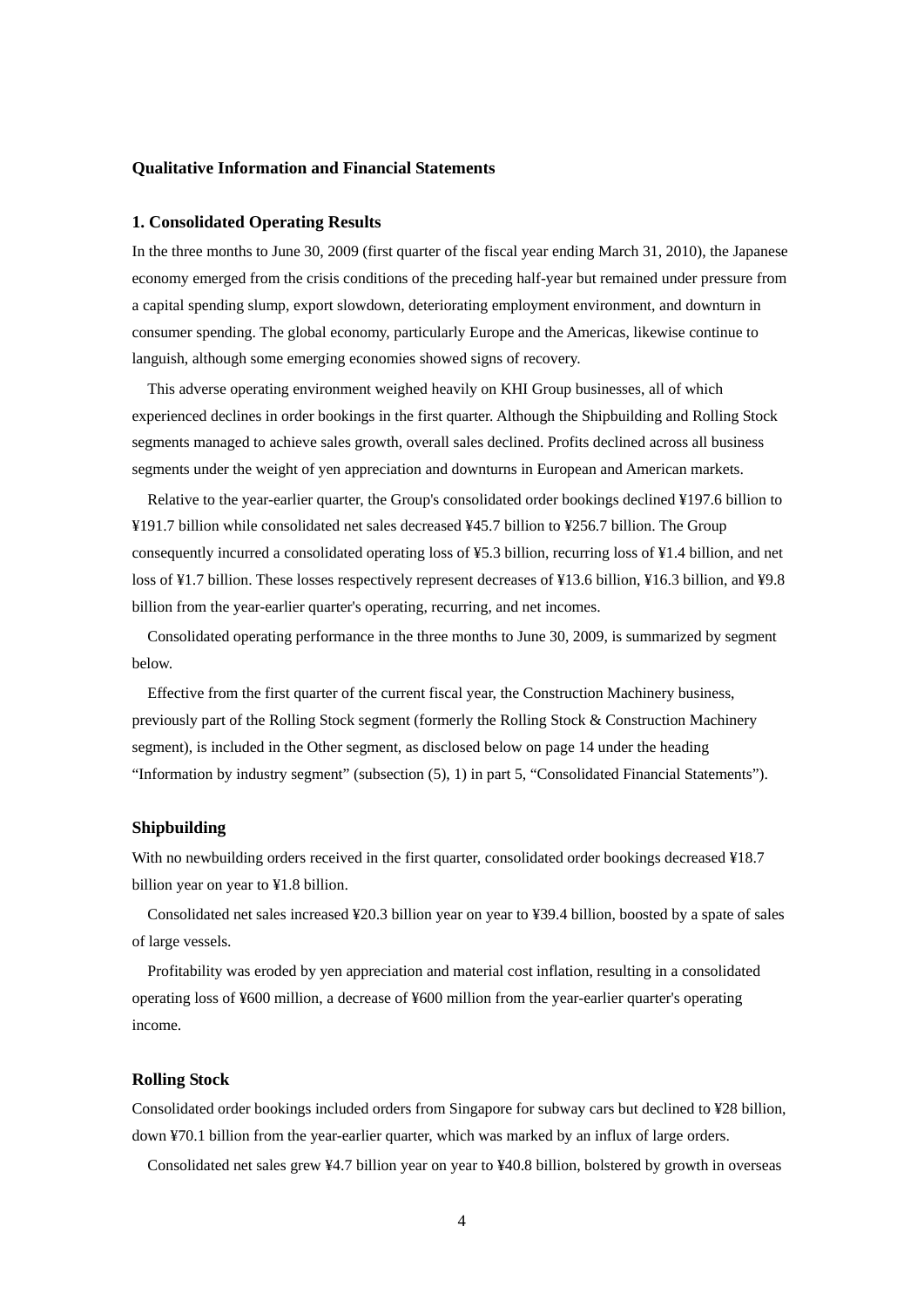sales of rolling stock.

Despite the sales growth, consolidated operating income decreased ¥700 million year on year to ¥1.6 billion as a result of yen appreciation.

The year-on-year change figures for the Rolling Stock segment are adjusted to reflect the impact of the resegmentation involving the Construction Machinery business.

## **Aerospace**

Consolidated order bookings decreased ¥16.0 billion year on year to ¥11.4 billion as a result of decreased orders for component parts for the Boeing 777 and other aircraft.

Consolidated net sales decreased ¥12.8 billion year on year to ¥26.6 billion, largely due to declines in sales to Japan's Ministry of Defense and sales of Boeing 777 component parts.

The decline in sales coupled with yen appreciation resulted in a ¥2.1 billion consolidated operating loss, a ¥2.3 billion decrease from the year-earlier quarter's operating income.

#### **Gas Turbines & Machinery**

Consolidated order bookings declined ¥6.8 billion year on year to ¥52.3 billion, largely as a result of a decline in orders for marine diesel engines and an absence of orders for diesel generators.

Consolidated net sales were flat year on year at ¥44.7 billion, buoyed by a sustained high level of sales of certain products, including components for aircraft engines, marine diesel engines, and gas turbine generator systems.

Although sales held firm, consolidated operating income decreased ¥1.3 billion year on year to ¥900 million, largely as a result of yen appreciation.

## **Plant & Infrastructure Engineering**

Despite a diverse influx of plant orders, consolidated order bookings fell to ¥13.2 billion, down ¥15.4 billion from the year-earlier quarter, when the segment booked a large order for LNG storage tanks.

Consolidated net sales decreased ¥7.0 billion year on year to ¥13.1 billion, largely reflecting a falloff in overseas sales of large plant installations.

The sales decline resulted in a consolidated operating loss of ¥600 million, ¥2.3 billion below the year-earlier quarter's operating income.

#### **Consumer Products & Machinery**

Consolidated net sales fell ¥33.7 billion year on year to ¥60.2 billion amid a decline in European and North American motorcycle sales coupled with a falloff in industrial robots sales.

The sales decline, compounded by yen appreciation against the US dollar and euro, led to a consolidated operating loss of ¥5.6 billion, ¥3.8 billion worse than the year-earlier quarter's operating loss.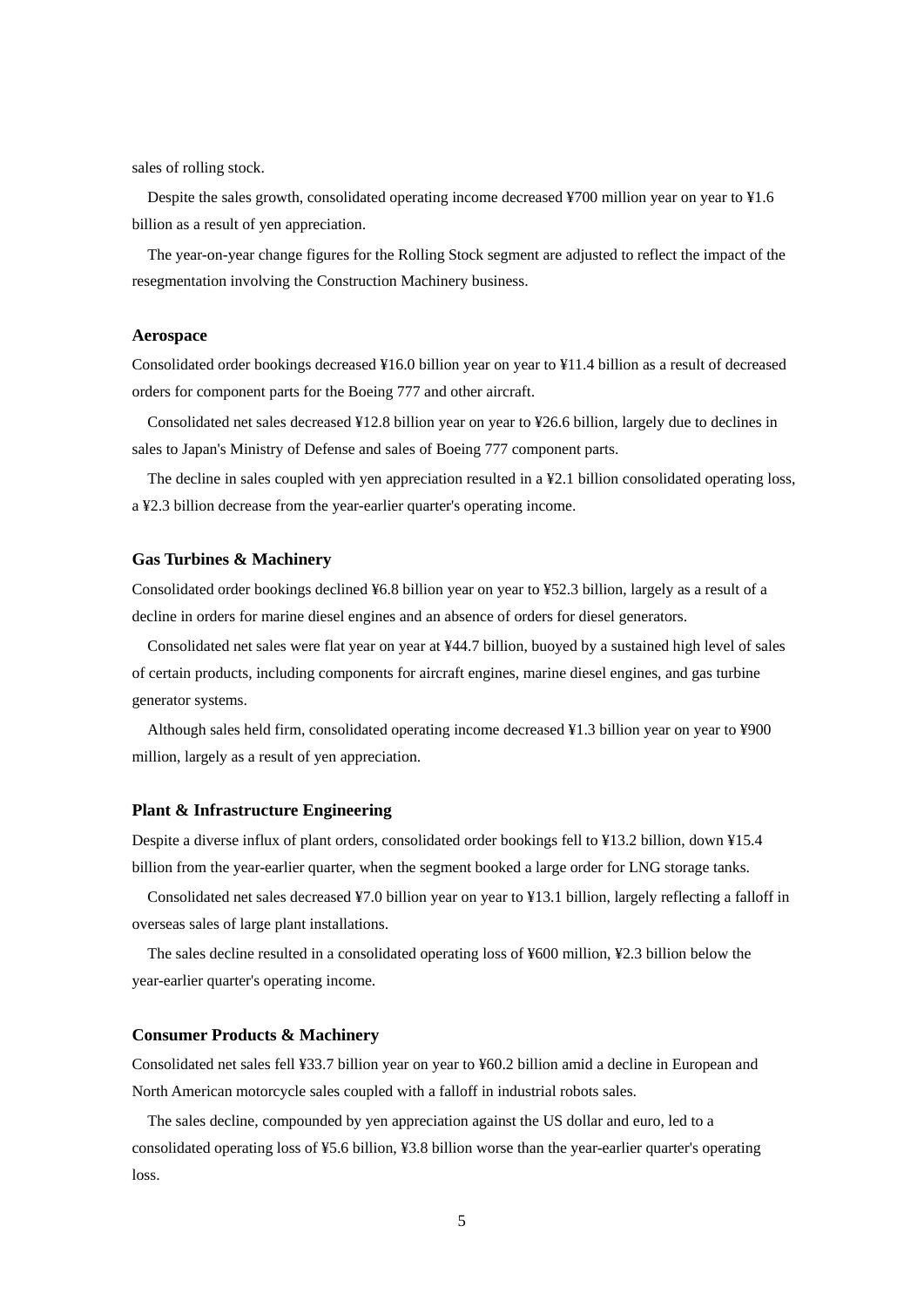## **Hydraulic Machinery**

Consolidated order bookings fell ¥17.9 billion year on year to ¥10.9 billion, mainly as a result of diminished demand from construction machinery makers.

Consolidated net sales were down ¥8.6 billion year on year to ¥14.3 billion, largely due to decreased sales to construction machinery makers.

Operating income decreased in tandem with sales, down ¥1.4 billion year on year to ¥1.1 billion.

## **Other Operations**

Consolidated net sales declined ¥8.2 billion year on year to ¥17.2 billion. Operating income decreased ¥800 million year on year to the breakeven level.

The year-on-year change figures for the Other segment are adjusted to reflect the impact of the resegmentation involving the Construction Machinery business.

## **2. Consolidated Financial Position**

At June 30, 2009, consolidated assets totaled ¥1,370.8 billion, a decrease of ¥28.9 billion from March 31, 2009. The decrease was attributable to reduction in trade receivables resulting from collection of receivables and reduced sales. The decrease in receivables outweighed growth in property, plant and equipment due to capital investment and growth in work-in-process stemming from progress toward completion of existing contracts. Consolidated liabilities totaled ¥1,078.5 billion at June 30, a decrease of ¥26.0 billion from March 31, 2009. The decrease was attributable to reduction in trade payables, partially offset by growth in borrowings and advances from customers. Consolidated net assets decreased ¥2.9 billion from March 31, 2009, to ¥292.3 billion at June 30, largely as a result of the first quarter's net loss and payment of dividends.

## **3. Consolidated Earnings Outlook**

Operating results to date have been tracking roughly in line with the Company's existing earnings forecast (announced April 28, 2009) for the fiscal year ending March 31, 2010. The Company has accordingly left its existing forecast unchanged.

The Company's earnings forecast assumes exchange rates of ¥95 to the US dollar and ¥130 to the euro.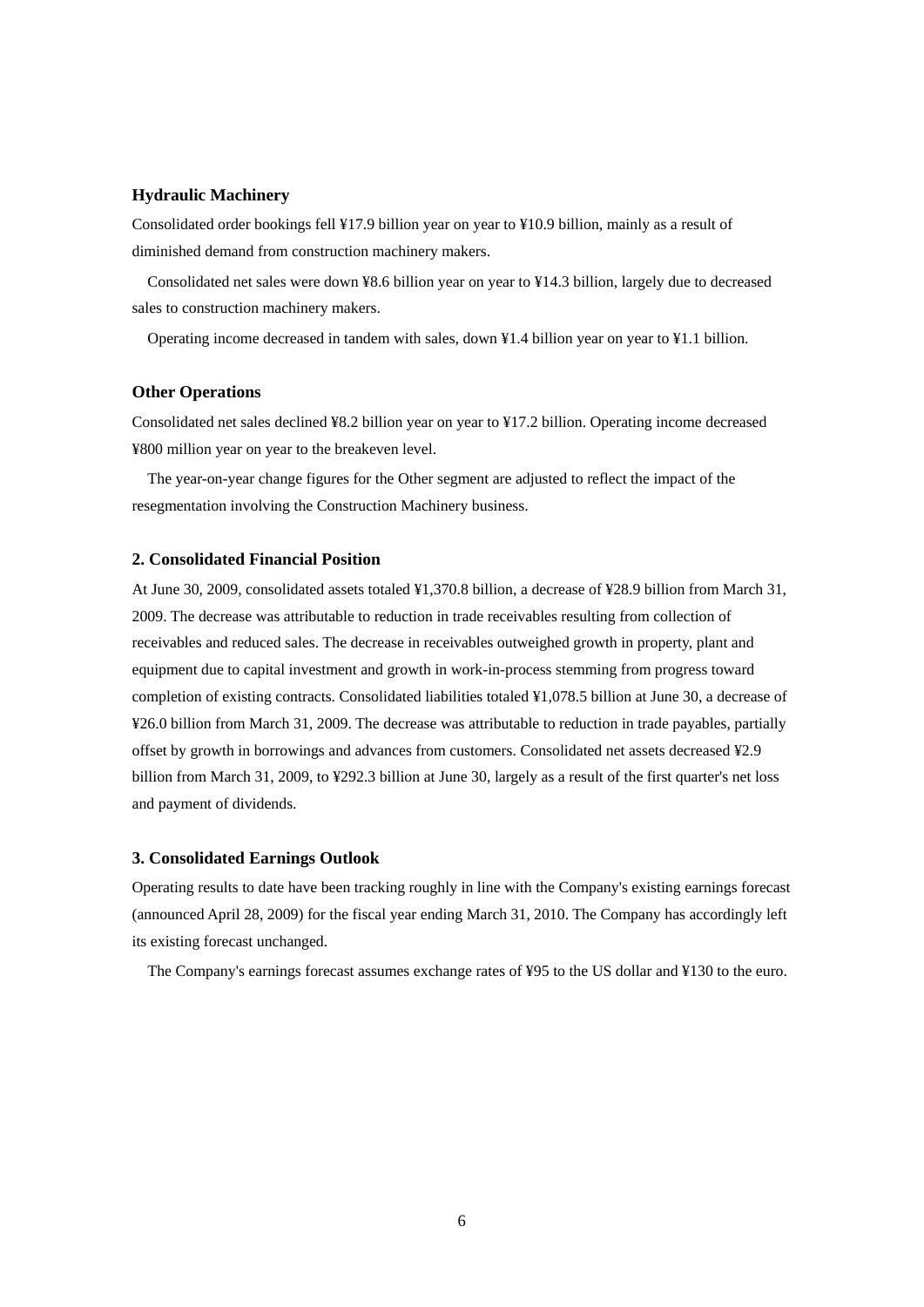## **4. Other Information**

- 1) Changes affecting the status of material subsidiaries (scope of consolidation) during the period Not applicable
- 2) Use of simplified accounting and/or accounting procedures specific to preparation of quarterly consolidated financial statements

## *Simplified accounting*

### (1) Bad debt estimation method for general claims

The Company estimates the value of uncollectible general claims based on the preceding fiscal year's actual credit loss rate, unless the credit loss rate is deemed to have substantially changed relative to the historical rate calculated at the end of the preceding fiscal year.

## (2) Inventory valuation method

The Company estimates quarter-end inventories by a rational method based on the preceding fiscal year's physical inventory count, without conducting a physical inventory count.

The Company writes down inventory from book value to estimated net realizable value only when its utility has clearly diminished. In the case of inventory expected to be disposed of and slow-moving inventory with a turnover period that extends beyond the Company's operating cycle, the Company writes the inventory down to its estimated liquidation value. Such inventories are carried at their written-down book value, unless their value was deemed to have substantially changed during the first quarter of the fiscal year under review.

#### (3) Fixed-asset depreciation method

For fixed asset depreciated by the declining-balance method, the Company calculates quarterly depreciation expense by prorating annual depreciation expense. For certain consolidated subsidiaries, quarterly depreciation expense is calculated by prorating annual depreciation expense based on a budget that factors in expected acquisitions, sales, and disposals of fixed assets during the fiscal year.

#### (4) Deferred-tax asset and liability calculation method

To assess deferred assets' collectability, the Company uses tax planning and earnings forecasts used in the preceding fiscal year if it deems that the operating environment and status of temporary differences have not changed substantially since the preceding fiscal year-end.

If the operating environment or status of temporary differences is deemed to have changed substantially since the preceding fiscal year-end, the Company uses said tax planning and earnings forecasts adjusted to reflect the changes' impact.

#### (5) Elimination of unrealized gains/losses on inventories

For some products, the Company calculates unrealized gains/losses on inventories using the gain/loss rate used in the preceding fiscal year or quarter or a gain/loss rate based on rational budgeting, unless business conditions are deemed to have changed substantially from the preceding fiscal year or quarter.

#### *Accounting procedures specific to preparation of quarterly consolidated financial statements*

The Company calculates tax expense by rationally estimating its effective tax rate after application of deferred-tax accounting to pretax net income for the fiscal year that includes the first quarter under review and multiplying quarterly pretax net income by said estimated effective tax rate. If unable to use the estimated effective tax rate, the Company calculates tax expense by multiplying the statutory effective tax rate by quarterly pretax net income adjusted to reflect material differences other than temporary differences.

Income taxes are reported inclusive of income tax adjustments.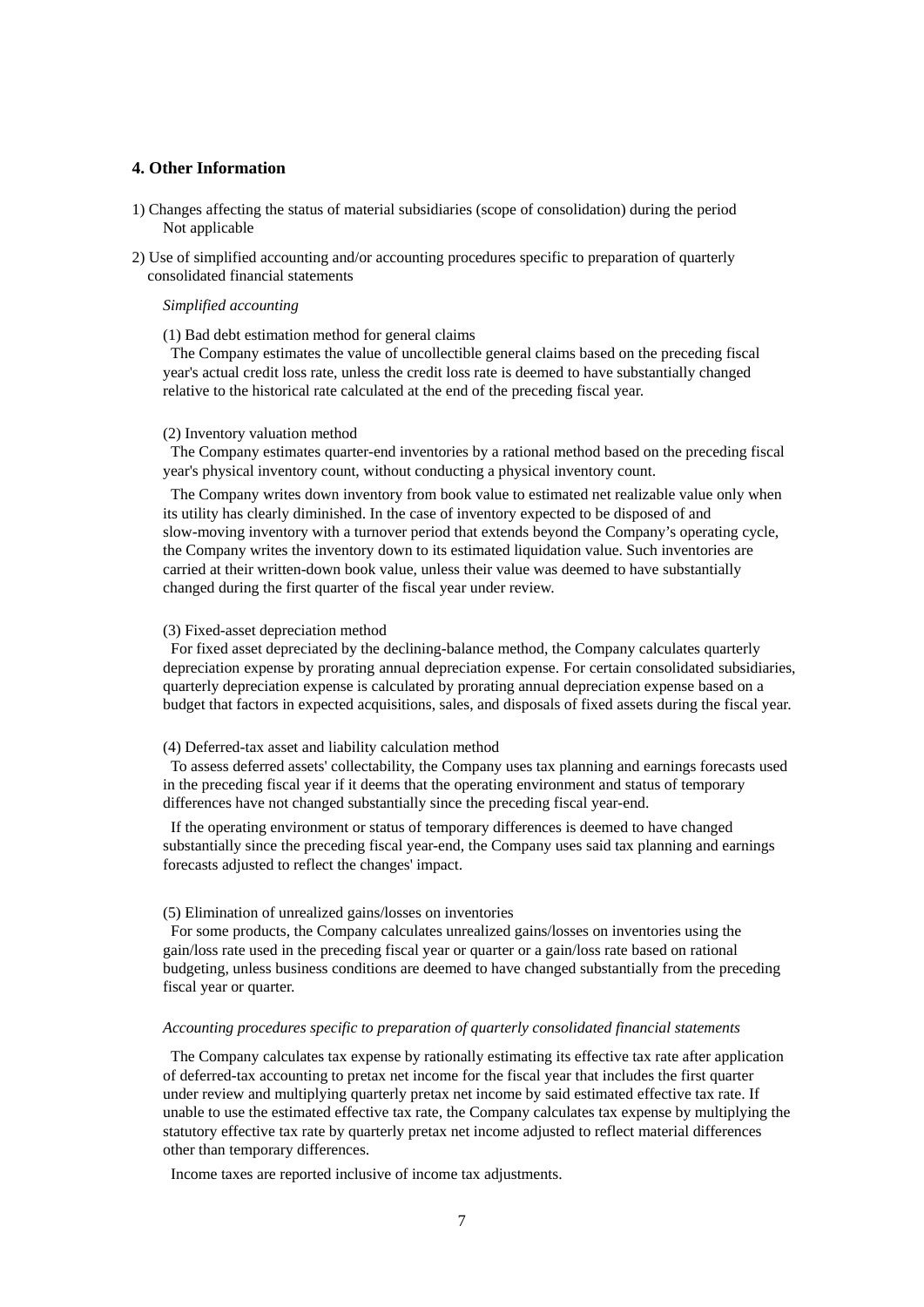3) Changes in accounting principles, procedures, or presentation methods applicable to preparation of quarterly consolidated financial statements

#### *Changes related to accounting standards*

Change in accounting standard for construction revenue and cost

The Company previously used the percentage-of-completion method for accounting revenues associated mainly with construction contracts with a contract amount of three billion yen or more and a construction period of over one year, and other construction works were accounted for with the completed-contract method. Effective the first quarter of the fiscal year ending March 31, 2010, however, in conjunction with adoption of the *Accounting Standard for Construction Contracts*  (ASBJ Statement No.15, December 27, 2007) and its accompanying *Guidance on Accounting Standard for Construction Contracts* (ASBJ Guidance No.18, December 27, 2007), the percentage-of-completion method was applied to construction contracts that were started during the first quarter ended June 30, 2009, for which certain elements were determinable with certainty at the end of the first quarter. The percentage of completion is estimated with the proportion-of-cost method, under which the percentage of construction completed during the period is calculated as the ratio of the construction cost incurred during that period relative to the total construction cost. The completed-contract method was applied to other works.

Due to this change, net sales was 1,809 million yen higher, and operating loss, recurring loss, loss before income taxes and minority interests were each 95 million yen lower.

The change's impact by segment is detailed below under "Segment Information" in the "Consolidated Financial Statements" section.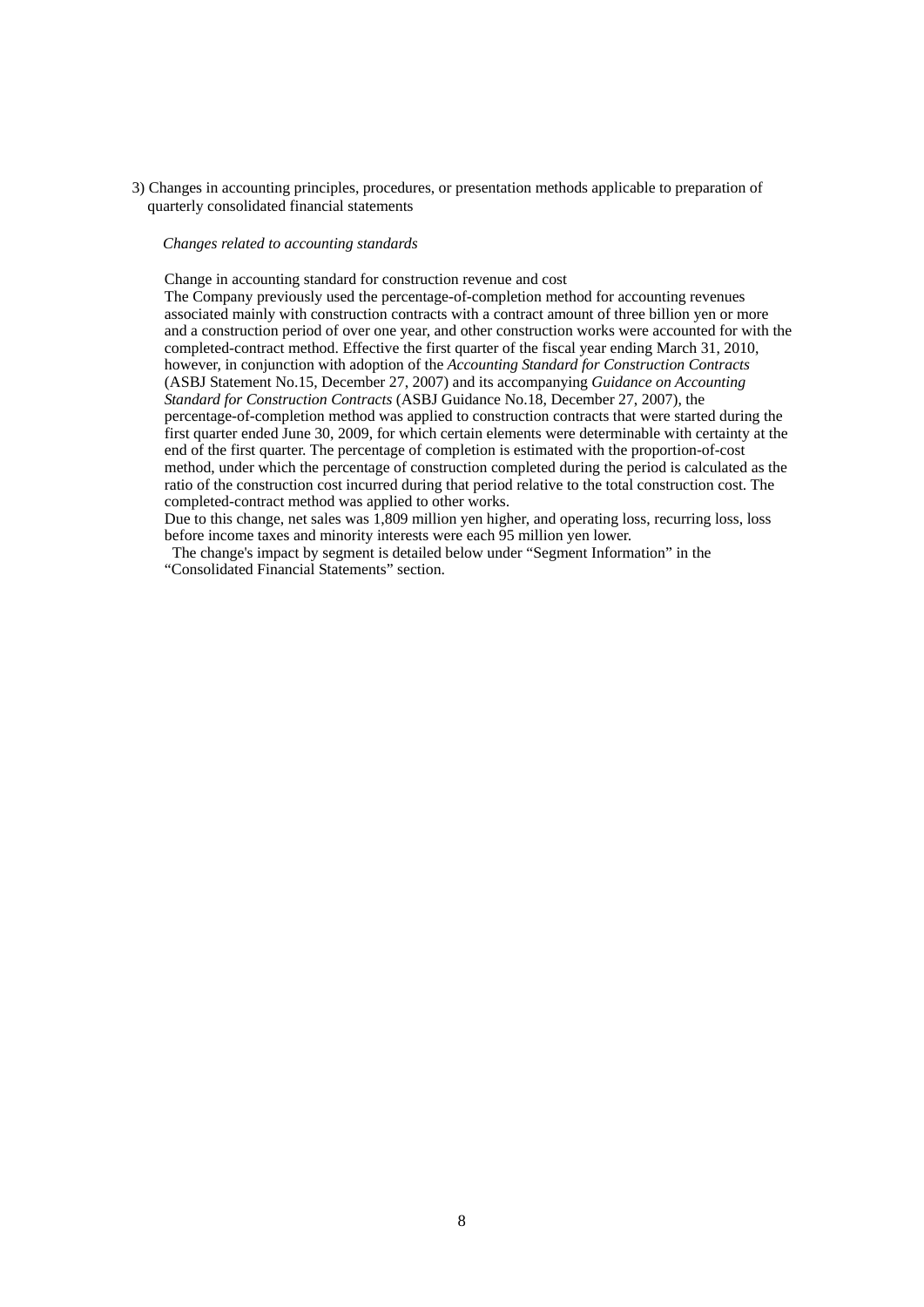# **5. Consolidated Financial Statements**

# **(1) Consolidated Balance Sheets**

|                                                                     | Millions of yen        |                         |  |
|---------------------------------------------------------------------|------------------------|-------------------------|--|
|                                                                     | As of<br>June 30, 2009 | As of<br>March 31, 2009 |  |
| <b>Assets</b>                                                       |                        |                         |  |
| Current assets                                                      |                        |                         |  |
| Cash on hand and in banks                                           | 20,894                 | 31,955                  |  |
| Trade receivables                                                   | 352,316                | 402,341                 |  |
| Merchandise and finished products<br>Work in process                | 64,106<br>341,711      | 69,609<br>325,578       |  |
| Raw materials and supplies                                          | 80,105                 | 81,253                  |  |
| Other current assets                                                | 99,508                 | 88,169                  |  |
| Allowance for doubtful receivables                                  | (2,834)                | (3,111)                 |  |
| Total current assets                                                | 955,809                | 995,796                 |  |
| Fixed assets                                                        |                        |                         |  |
| Net property, plant and equipment<br>Intangible assets              | 291,809                | 284,117                 |  |
| Goodwill                                                            | 1,046                  | 1,106                   |  |
| Other                                                               | 18,788                 | 18,466                  |  |
| Total intangible assets                                             | 19,835                 | 19,573                  |  |
| Investments and other assets                                        |                        |                         |  |
| Other                                                               | 104,673                | 101,470                 |  |
| Allowance for doubtful receivables                                  | (1,282)                | (1,187)                 |  |
| Total investments and other assets<br>Total fixed assets            | 103,391<br>415,036     | 100,283<br>403,974      |  |
| <b>Total assets</b>                                                 | ,370,845               | 1.399.770               |  |
|                                                                     |                        |                         |  |
| <b>Liabilities</b>                                                  |                        |                         |  |
| <b>Current liabilities</b>                                          |                        |                         |  |
| Trade payables                                                      | 289,023                | 358,478                 |  |
| Short-term borrowings                                               | 150,404                | 157,082                 |  |
| Income taxes payable<br>Accrued bonuses                             | 1,669<br>15,719        | 8,710<br>14,241         |  |
| Provision for losses on construction contracts                      | 18,477                 | 20,930                  |  |
| Other provisions                                                    | 12,690                 | 15,049                  |  |
| Advances from customers                                             | 136,632                | 125,762                 |  |
| Other                                                               | 128,964                | 129,751                 |  |
| Total current liabilities                                           | 753,582                | 830,006                 |  |
|                                                                     |                        |                         |  |
| Long-term liabilities<br>Bonds payable                              | 40,990                 | 40,990                  |  |
| Long-term debt                                                      | 190,209                | 140,715                 |  |
| Employees' retirement and severance benefits                        | 81,664                 | 79,969                  |  |
| Other provisions                                                    | 3,999                  | 3,980                   |  |
| Other                                                               | 8,066                  | 8,862                   |  |
| Total long-term liabilities                                         | 324,929                | 274.518                 |  |
| <b>Total liabilities</b>                                            | 1,078,512              | 1,104,525               |  |
| <b>Net assets</b>                                                   |                        |                         |  |
| Shareholders' equity                                                |                        |                         |  |
| Common stock                                                        | 104,328                | 104,328                 |  |
| Capital surplus                                                     | 54,316                 | 54,281                  |  |
| Retained earnings                                                   | 147,377                | 154,272                 |  |
| Treasury stock                                                      | (470)<br>305,551       | (467)<br>312,415        |  |
| Total shareholders' equity<br>Valuation and translation adjustments |                        |                         |  |
| Net unrealized gains (losses) on securities                         | 4,921                  | 3,139                   |  |
| Gains (losses) on hedging items                                     | (976)                  | (263)                   |  |
| Foreign currency translation adjustments                            | (21, 882)              | (24, 850)               |  |
| Total valuation and translation adjustments                         | (17, 938)              | (21, 974)               |  |
| Minority interests                                                  | 4,719                  | 4,804                   |  |
| <b>Total net assets</b>                                             | 292,333                | 295,245                 |  |
| <b>Total net assets and liabilities</b>                             | ,370,845               | ,399,770                |  |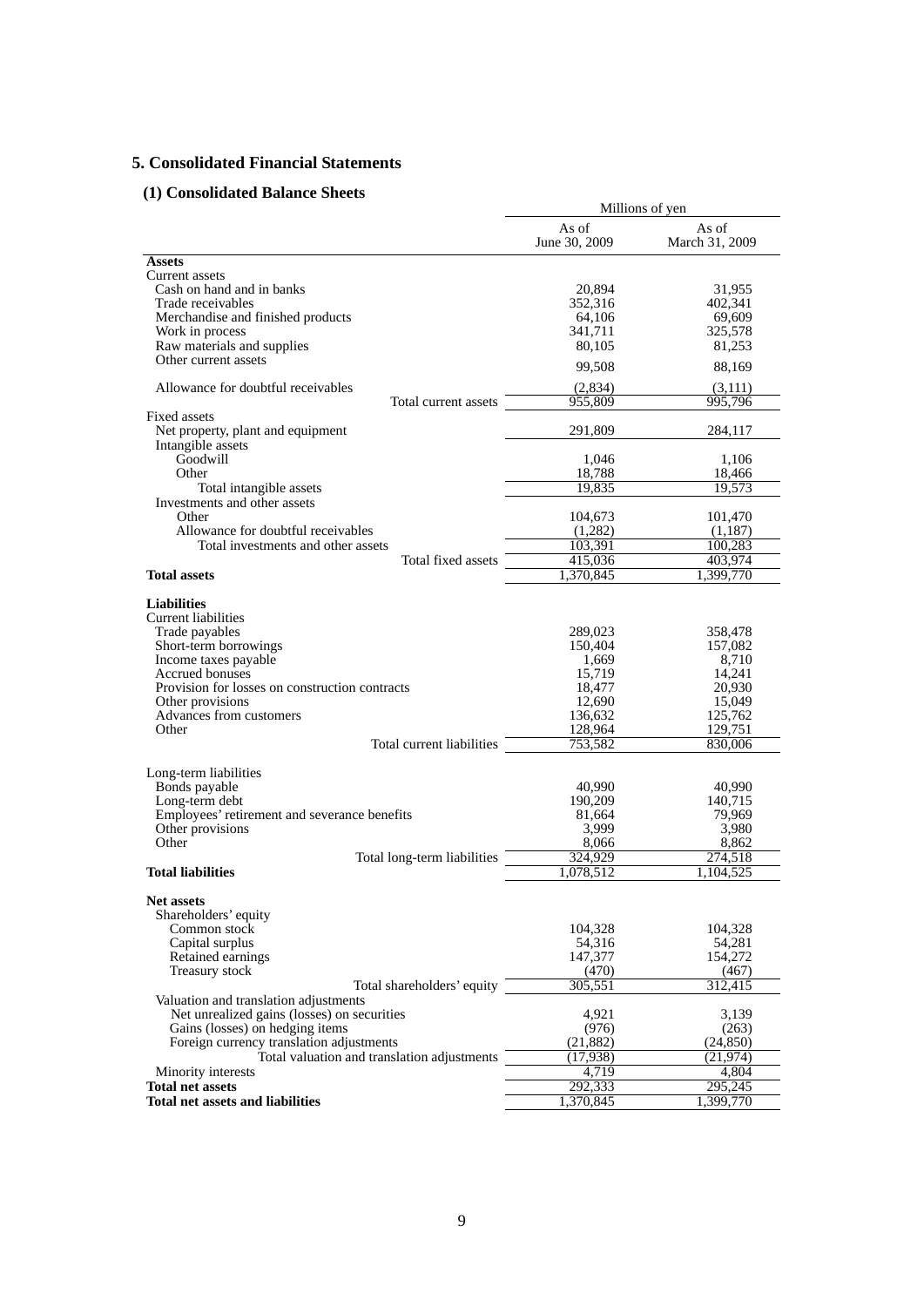# **(2) Consolidated Statements of Income**

| $\mu$ ) consondattu biattintiits of meome                     | Millions of yen                     |                                     |  |  |
|---------------------------------------------------------------|-------------------------------------|-------------------------------------|--|--|
|                                                               | Three months ended<br>June 30, 2008 | Three months ended<br>June 30, 2009 |  |  |
| Net sales                                                     | 302,531                             | 256,757                             |  |  |
| Cost of sales                                                 | 254,443                             | 225,996                             |  |  |
| Gross profit                                                  | 48,088                              | 30.760                              |  |  |
| Selling, general and administrative expenses                  |                                     |                                     |  |  |
| Salaries and benefits                                         | 10,063                              | 9,514                               |  |  |
| R&D expenses                                                  | 8,211                               | 7,596                               |  |  |
| Other                                                         | 21,567                              | 19,024                              |  |  |
| Total selling, general and administrative expenses            | 39,842                              | 36,135                              |  |  |
| Operating income (loss)                                       | 8,246                               | (5,374)                             |  |  |
| Non-operating income                                          |                                     |                                     |  |  |
| Interest income                                               | 969                                 | 750                                 |  |  |
| Dividend income                                               | 676                                 | 319                                 |  |  |
| Equity income of non-consolidated subsidiaries and affiliates | 1,355                               | 314                                 |  |  |
| Foreign exchange gain, net                                    | 4,414                               | 3,256                               |  |  |
| Other                                                         | 2,535                               | 2,071                               |  |  |
| Total non-operating income                                    | 9,952                               | 6,711                               |  |  |
| Non-operating expenses                                        |                                     |                                     |  |  |
| Interest expense                                              | 1,849                               | 1,441                               |  |  |
| Other                                                         | 1,524                               | 1,395                               |  |  |
| Total non-operating expenses                                  | 3,374                               | 2,836                               |  |  |
| Recurring profit (loss)                                       | 14,824                              | (1, 499)                            |  |  |
| Income (loss) before income taxes and minority interests      | 14,824                              | (1, 499)                            |  |  |
| Income taxes                                                  | 6,454                               | 28                                  |  |  |
| Minority interests in net income of consolidated subsidiaries | 267                                 | 191                                 |  |  |
| Net income (loss)                                             | 8,101                               | (1,719)                             |  |  |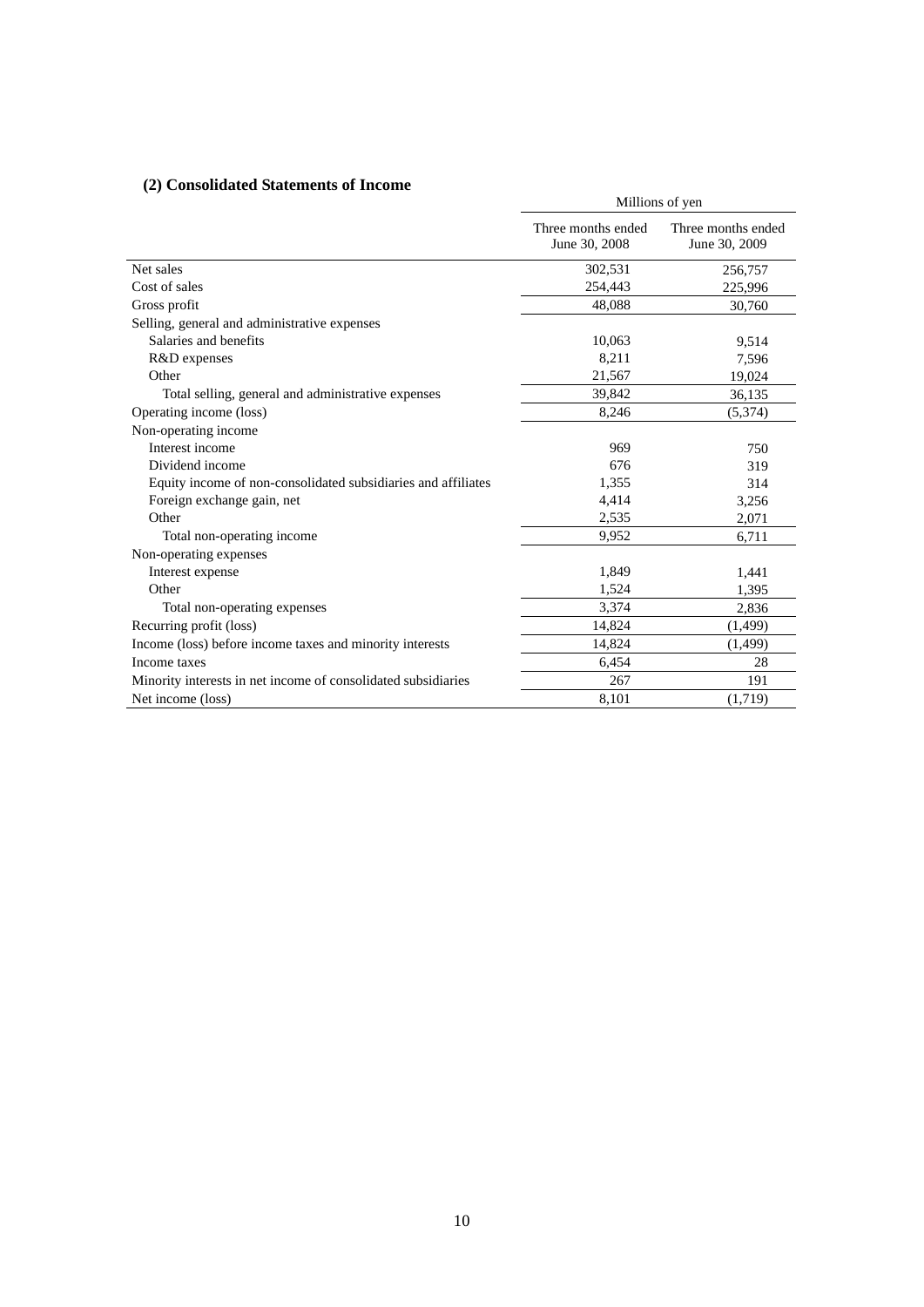# **(3) Consolidated Cash Flow Statement**

|                                                                                                           | Millions of yen                |                                |  |
|-----------------------------------------------------------------------------------------------------------|--------------------------------|--------------------------------|--|
|                                                                                                           | Three months<br>ended June 30, | Three months<br>ended June 30, |  |
|                                                                                                           | 2008                           | 2009                           |  |
| Cash flow from operating activities                                                                       |                                |                                |  |
| Income (loss) before income taxes and minority interests                                                  | 14,824                         | (1,499)                        |  |
| Depreciation and amortization                                                                             | 9,541                          | 11,174                         |  |
| Increase (decrease) in provisions                                                                         | 1,807                          | (2,123)                        |  |
| Interest and dividend income                                                                              | (1,646)                        | (1,069)                        |  |
| Interest expense                                                                                          | 1,849                          | 1,441                          |  |
| Investment (gain) loss on equity method                                                                   | (1,355)                        | (314)                          |  |
| (Gain) loss on sale and disposal of property, plant, and equipment                                        | (941)                          | 18                             |  |
| (Increase) decrease in trade receivables                                                                  | 83,284                         | 51,092                         |  |
| (Increase) decrease in inventories                                                                        | (34, 443)                      | (5,632)                        |  |
| Increase (decrease) in trade payables                                                                     | (79, 785)                      | (71, 111)                      |  |
| Increase (decrease) in advances from customers                                                            | 25,465                         | 8,370                          |  |
| Other                                                                                                     | (2,063)                        | (8,509)                        |  |
| Subtotal                                                                                                  | 16,536                         | (18, 163)                      |  |
| Cash received for interest and dividends                                                                  | 1,772                          | 1,333                          |  |
| Cash paid for interest                                                                                    | (1,880)                        | (1, 537)                       |  |
| Cash paid for income taxes                                                                                | (20,013)                       | (8,908)                        |  |
| Net cash provided by operating activities                                                                 | (3,584)                        | (27, 276)                      |  |
|                                                                                                           |                                |                                |  |
| Cash flow from investing activities<br>Acquisition of property, plant and equipment and intangible assets | (14, 922)                      | (23, 340)                      |  |
| Proceeds from sale of property, plant and equipment and intangible                                        |                                |                                |  |
| assets                                                                                                    | 1,452                          | 300                            |  |
| Acquisition of investments in securities                                                                  | (12)                           | (11)                           |  |
| Proceeds from sale of investments in securities                                                           | 300                            | 1                              |  |
| Acquisition of equity interest in subsidiaries resulting in change in                                     |                                |                                |  |
| scope of consolidation                                                                                    | (943)                          |                                |  |
| (Increase) decrease in short-term loans receivable                                                        | (6)                            | 73                             |  |
| Additions to long-term loans receivable                                                                   | (17)                           | (19)                           |  |
| Proceeds from collection of long-term loans receivable                                                    | 17                             | 29                             |  |
| Other                                                                                                     | (686)                          | 163                            |  |
| Net cash used for investing activities                                                                    | (14, 818)                      | (22, 801)                      |  |
|                                                                                                           |                                |                                |  |
| Cash flow from financing activities                                                                       |                                |                                |  |
| Increase (decrease) in short-term borrowings                                                              | 18,886                         | 5,132                          |  |
| Proceeds from long-term debt                                                                              | 8                              | 50,000                         |  |
| Repayment of long-term debt                                                                               | (506)                          | (640)                          |  |
| Redemption of bonds payable                                                                               |                                | (10,000)                       |  |
| Acquisition of treasury stock                                                                             | (4)                            | (3)                            |  |
| Cash dividends paid                                                                                       | (5,952)                        | (3,684)                        |  |
| Cash dividends paid to minority interests                                                                 | (329)                          | (426)                          |  |
| Other                                                                                                     |                                | (9)                            |  |
| Net cash provided by financing activities                                                                 | 12,100                         | 40,367                         |  |
| Effect of exchange rate changes                                                                           | (649)                          | (1,353)                        |  |
| Increase (decrease) in cash and cash equivalents                                                          | (6,952)                        | (11,064)                       |  |
| Cash and cash equivalents at beginning of period                                                          | 38,169                         | 31,413                         |  |
| Cash and cash equivalents at end of period                                                                | 31,217                         | 20,348                         |  |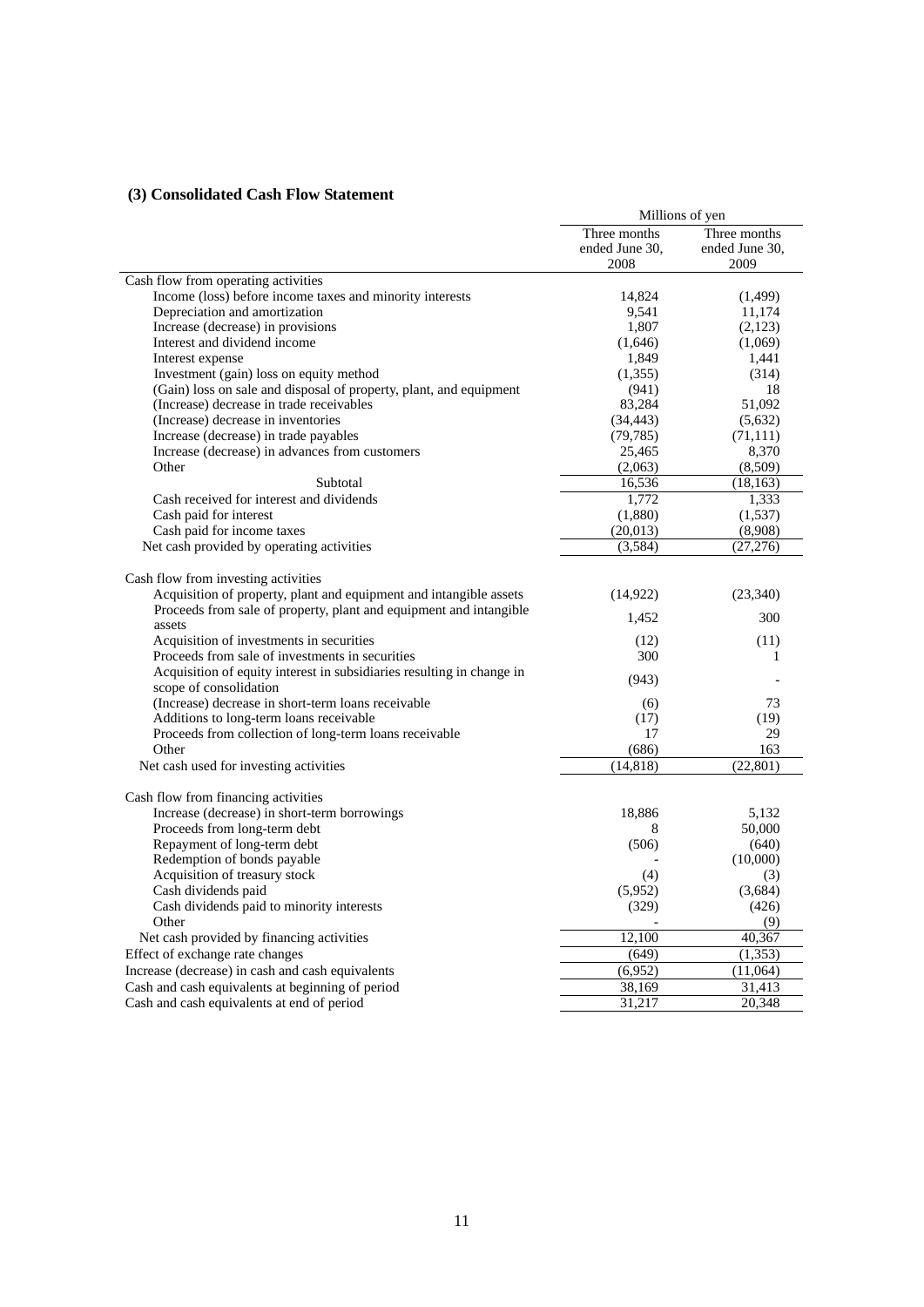## **(4) Notes on the going-concern assumption**  Not applicable

### **(5) Segment Information**

#### **1) Information by industry segment**

Three months ended June 30, 2008 (April 1, 2008 – June 30, 2008)

|                                        |                |                       |             | Millions of yer            |
|----------------------------------------|----------------|-----------------------|-------------|----------------------------|
|                                        | External sales | Intersegment<br>sales | Total sales | Operating<br>income (loss) |
| Shipbuilding                           | 19,091         | 186                   | 19,277      | 24                         |
| Rolling Stock & Construction Machinery | 36,103         | 258                   | 36,362      | 2,381                      |
| Aerospace                              | 39.563         | 393                   | 39,956      | 218                        |
| Gas Turbines & Machinery               | 44,984         | 4,259                 | 49.244      | 2,258                      |
| Plant & Infrastructure Engineering     | 20.283         | 2.891                 | 23,175      | 1,695                      |
| Consumer Products & Machinery          | 94,006         | 1,861                 | 95,868      | (1,834)                    |
| <b>Hydraulic Machinery</b>             | 23,008         | 2.039                 | 25,048      | 2,632                      |
| Other                                  | 25,489         | 9,956                 | 35,446      | 939                        |
| Total                                  | 302,531        | 21,848                | 324,379     | 8,316                      |
| Eliminations/corporation               |                | (21, 848)             | (21, 848)   | (69)                       |
| Consolidated total                     | 302.531        |                       | 302.531     | 8.246                      |

Notes: 1. Method of segmentation

Business segmentation is based on the categorization used by management.

2. Major products by industry segment

| Industry segment                                 | Major products                                                                                                                         |
|--------------------------------------------------|----------------------------------------------------------------------------------------------------------------------------------------|
| Shipbuilding                                     | Ships and vessels                                                                                                                      |
| Rolling Stock &<br><b>Construction Machinery</b> | Rolling stock, construction machinery, snowplows, crushers                                                                             |
| Aerospace                                        | Aircrafts                                                                                                                              |
| Gas Turbines $\&$<br>Machinery                   | Jet engines, general-purpose gas turbine generators, movers                                                                            |
| Plant & Infrastructure<br>Engineering            | Industrial equipment, boilers, environmental equipment, steel structures                                                               |
| Consumer Products &<br>Machinery                 | Motorcycles, personal watercraft, all-terrain vehicles (ATV), utility<br>vehicles, general-purpose gasoline engines, industrial robots |
| <b>Hydraulic Machinery</b>                       | Industrial hydraulic products                                                                                                          |
| Other                                            | Commercial activities, sales/order agency and intermediary activities,<br>management of welfare facilities                             |

3. Change in inventory valuation standard and method

The Company previously valued ordinary held-for-sale inventories mainly at cost by the specific identification, moving average, and FIFO methods. In conjunction with adoption of the *Accounting Standard for Measurement of Inventories* (ASBJ Statement No. 9, as revised July 5, 2006), the Company switched to valuing inventories mainly at cost (writing down of inventories' carrying value to reflect impairment of the goods' utility) by the specific identification, moving average, and FIFO methods. Due to this change, operating income for the first quarter of the fiscal year ending March 31, 2009, in the Rolling Stock & Construction Machinery business was 380 million yen lower; in the Aerospace business, 440 million yen lower; in the Gas Turbines & Machinery business, 633 million yen lower; in the Consumer Products & Machinery business, 369 million yen lower; in the Hydraulic Machinery business, 131 million yen lower; and in the Other businesses, 5 million yen lower.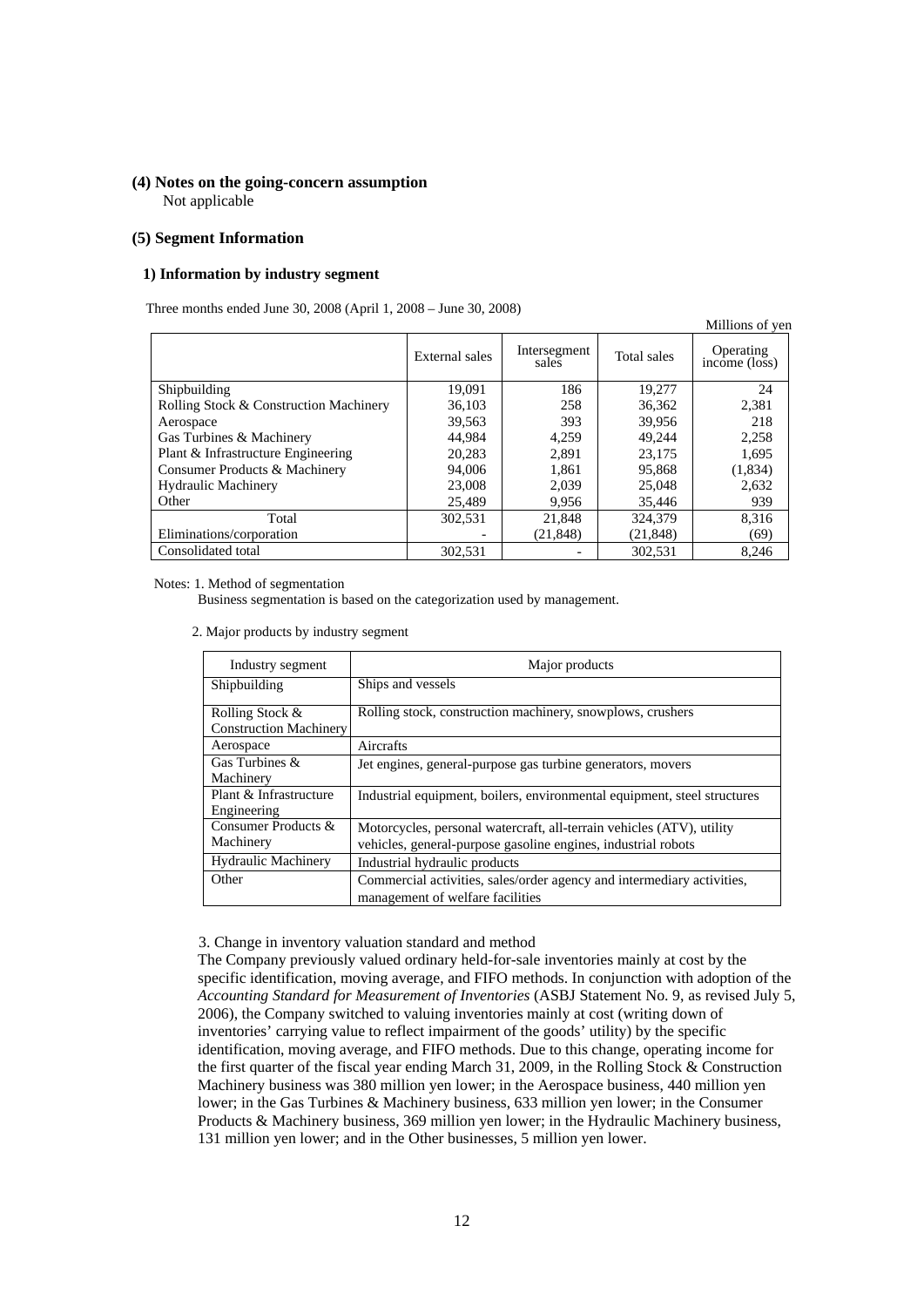4. Change in useful life for property, plant and equipment

The Company and its consolidated subsidiaries in Japan have revised machinery's useful life pursuant to 2008 amendments to the tax code. Due to this change, operating income for the first quarter of the fiscal year ending March 31, 2009, in the Shipbuilding business was 124 million yen lower; in the Rolling Stock & Construction Machinery business, 83 million yen lower; in the Aerospace business, 54 million yen lower; in the Gas Turbines & Machinery business, 52 million yen lower; in the Plant & Infrastructure Engineering business, 16 million yen lower; in the Consumer Products & Machinery business, 52 million yen lower; and in the Other businesses, 6 million yen lower; while in the Hydraulic Machinery business, it was 20 million yen higher.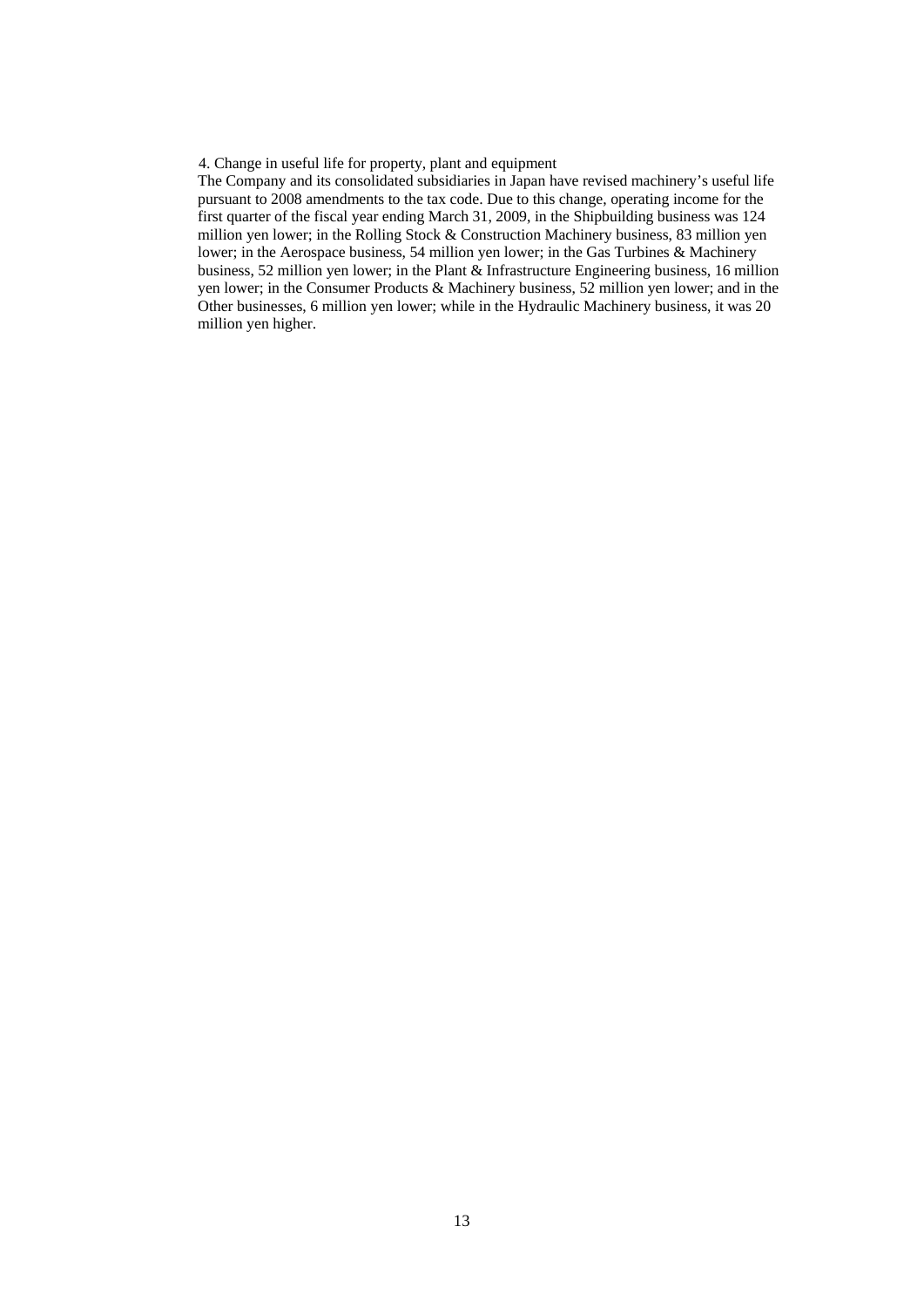#### Three months ended June 30, 2009 (April 1, 2009 – June 30, 2009)

| Three months ended June 30, 2009 (April 1, 2009 – June 30, 2009) |                |                       |             |                            |  |
|------------------------------------------------------------------|----------------|-----------------------|-------------|----------------------------|--|
|                                                                  | External sales | Intersegment<br>sales | Total sales | Operating<br>income (loss) |  |
| Shipbuilding                                                     | 39,403         | 115                   | 39,518      | (661)                      |  |
| <b>Rolling Stock</b>                                             | 40.843         | 158                   | 41,001      | 1,610                      |  |
| Aerospace                                                        | 26,696         | 376                   | 27,072      | (2,152)                    |  |
| Gas Turbines & Machinery                                         | 44.753         | 4,355                 | 49,108      | 946                        |  |
| Plant & Infrastructure Engineering                               | 13.199         | 641                   | 13.841      | (611)                      |  |
| Consumer Products & Machinery                                    | 60.256         | 578                   | 60.834      | (5,680)                    |  |
| <b>Hydraulic Machinery</b>                                       | 14.327         | 1.649                 | 15.977      | 1.182                      |  |
| Other                                                            | 17,277         | 7,630                 | 24,907      | 83                         |  |
| Total                                                            | 256,757        | 15,504                | 272,262     | (5,283)                    |  |
| Eliminations/corporation                                         |                | (15,504)              | (15,504)    | (90)                       |  |
| Consolidated total                                               | 256,757        |                       | 256,757     | (5,374)                    |  |

Notes: 1. Method of segmentation

Business segmentation is based on the categorization used by management.

2. Major products by industry segment

| Industry segment                      | Major products                                                                                                                         |
|---------------------------------------|----------------------------------------------------------------------------------------------------------------------------------------|
| Shipbuilding                          | Ships and vessels                                                                                                                      |
| <b>Rolling Stock</b>                  | Rolling stock, snowplows, crushers                                                                                                     |
| Aerospace                             | Aircrafts                                                                                                                              |
| Gas Turbines &<br>Machinery           | Jet engines, general-purpose gas turbine generators, movers                                                                            |
| Plant & Infrastructure<br>Engineering | Industrial equipment, boilers, environmental equipment, steel structures                                                               |
| Consumer Products &<br>Machinery      | Motorcycles, personal watercraft, all-terrain vehicles (ATV), utility<br>vehicles, general-purpose gasoline engines, industrial robots |
| <b>Hydraulic Machinery</b>            | Industrial hydraulic products                                                                                                          |
| Other                                 | Construction machinery, commercial activities, sales/order agency and<br>intermediary activities, management of welfare facilities     |

## 3. Change in method of segmentation

In October 2008, the Company, Hitachi Construction Machinery Co., Ltd., and TCM Corporation reached an agreement on forming an alliance with respect to their wheel loader businesses. The alliance is to involve (i) joint research and development and (ii) a spin-off of the Company's wheel loader operation into a newly created subsidiary of the Company, and Hitachi's investment in that subsidiary.

In accord with the agreement, the construction machinery business was spun-off in April 2009 and succeeded by the Company's subsidiary, KCM Corporation. As a result, said business's relationship with the Rolling Stock & Construction Machinery segment was weakened, and effective the first quarter of the fiscal year ending March 31, 2010, it was therefore shifted from the Rolling Stock & Construction Machinery segment to the Other segment. Due to this change, compared with what they would have been under the previous method, net sales for the first quarter of the fiscal year ending March 31, 2010, in the Rolling Stock segment was 3,270 million yen lower (including 3,269 million yen of external sales) and in the Other segment, 3,107 million yen higher (including 3,269 million yen of external sales). By the same comparison, operating income in the Rolling Stock segment was 613 million yen higher and in the Other segment, 617 million yen lower.

4. Change in accounting standard for construction revenue and cost

As stated under the heading "Changes related to accounting standards" in part 4., (3) of the "Qualitative Information and Financial Statements" section, the Company previously used the percentage-of-completion method for accounting of revenues associated mainly with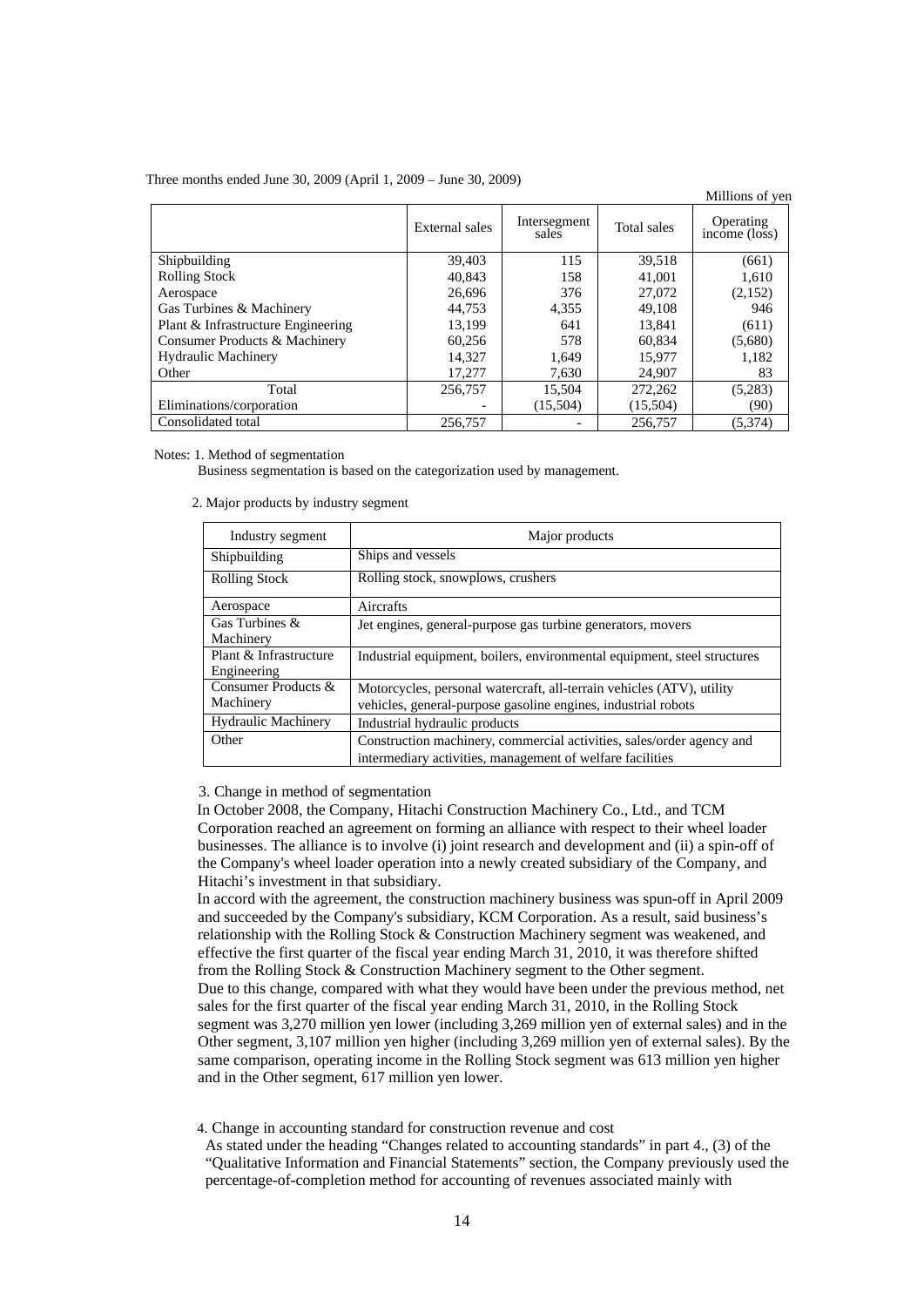construction contracts with a contract amount of three billion yen or more and a construction period of over one year, and other construction works were accounted for with the completed-contract method. Effective the first quarter of the fiscal year ending March 31, 2010, however, in conjunction with adoption of the *Accounting Standard for Construction Contracts* (ASBJ Statement No.15, December 27, 2007) and its accompanying *Guidance on Accounting Standard for Construction Contracts* (ASBJ Guidance No.18, December 27, 2007), the percentage-of-completion method was applied to construction contracts that were started during the first quarter ended June 30, 2009, for which certain elements were determinable with certainty at the end of the first quarter. The percentage of completion is estimated with the proportion-of-cost method, under which the percentage of construction completed during the period is calculated as the ratio of the construction cost incurred during that period relative to the total construction cost. The completed-contract method was applied to other works.

Due to this change, net sales for the first quarter of the fiscal year ending March 31, 2009, in the Shipbuilding segment was 1,148 million yen higher; in the Gas Turbines & Machinery segment, 657 million yen higher; and in the Plant  $\&$  Infrastructure Engineering segment, 3 million yen higher. Also due to the change, operating income in the Gas Turbines  $\&$ Machinery segment was 84 million yen higher, while operating loss in the Shipbuilding segment was 10 million yen lower, and in the Plant & Infrastructure Engineering segment, it was lower by approximately 0 million yen.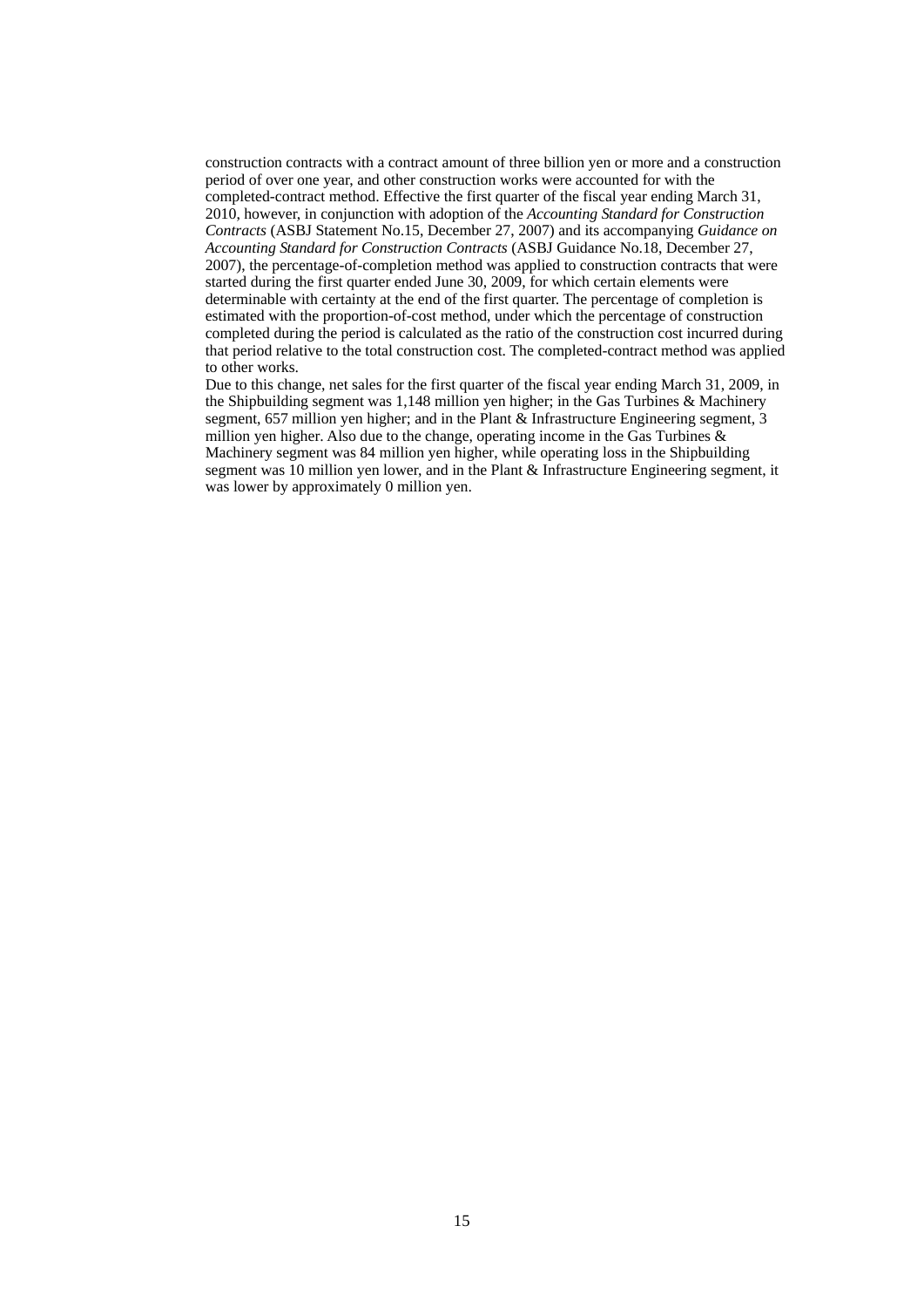## **2) Information by geographic area**

|                        |                |                       |             | Millions of yen                       |
|------------------------|----------------|-----------------------|-------------|---------------------------------------|
|                        | External sales | Intersegment<br>sales | Total sales | Operating<br>$inc\overline{o}$ (loss) |
| Japan                  | 206,344        | 56,974                | 263,319     | 4,740                                 |
| North America          | 51,067         | 6,646                 | 57,714      | 71                                    |
| Europe                 | 34,858         | 1,333                 | 36,191      | 1,023                                 |
| Asia                   | 7,810          | 9,344                 | 17,154      | 529                                   |
| Other areas            | 2,450          | 53                    | 2,504       | 158                                   |
| Total                  | 302,531        | 74,352                | 376,884     | 6,523                                 |
| Eliminations/corporate |                | (74, 352)             | (74, 352)   | 1,722                                 |
| Consolidated total     | 302,531        |                       | 302,531     | 8,246                                 |

Three months ended June 30, 2008 (April 1, 2008 – June 30, 2008)

Notes: 1. Classification method of geographic segment: by geographic proximity 2. Major countries or regions in each segment other than Japan:

| North America | The U.S.A. and Canada                           |
|---------------|-------------------------------------------------|
| Europe        | The Netherlands, the United Kingdom,            |
|               | and Germany                                     |
| Asia          | Thailand, Indonesia, the Philippines, and Korea |
| Other areas   | Australia and Brazil                            |

3. Change in inventory valuation standard and method

The Company previously valued ordinary held-for-sale inventories mainly at cost by the specific identification, moving average, and FIFO methods. In conjunction with adoption of the *Accounting Standard for Measurement of Inventories* (ASBJ Statement No. 9, as revised July 5, 2006), the Company switched to valuing inventories mainly at cost (writing down of inventories' carrying value to reflect impairment of the goods' utility) by the specific identification, moving average, and FIFO methods. Due to this change, operating income for the first quarter of the fiscal year ending March 31, 2009, in Japan was 1,961 million yen lower.

4. Change in useful life for property, plant and equipment

The Company and its consolidated subsidiaries in Japan have revised machinery's useful life pursuant to 2008 amendments to the tax code. Due to this change, operating income for the first quarter of the fiscal year ending March 31, 2009, in Japan was 369 million yen lower.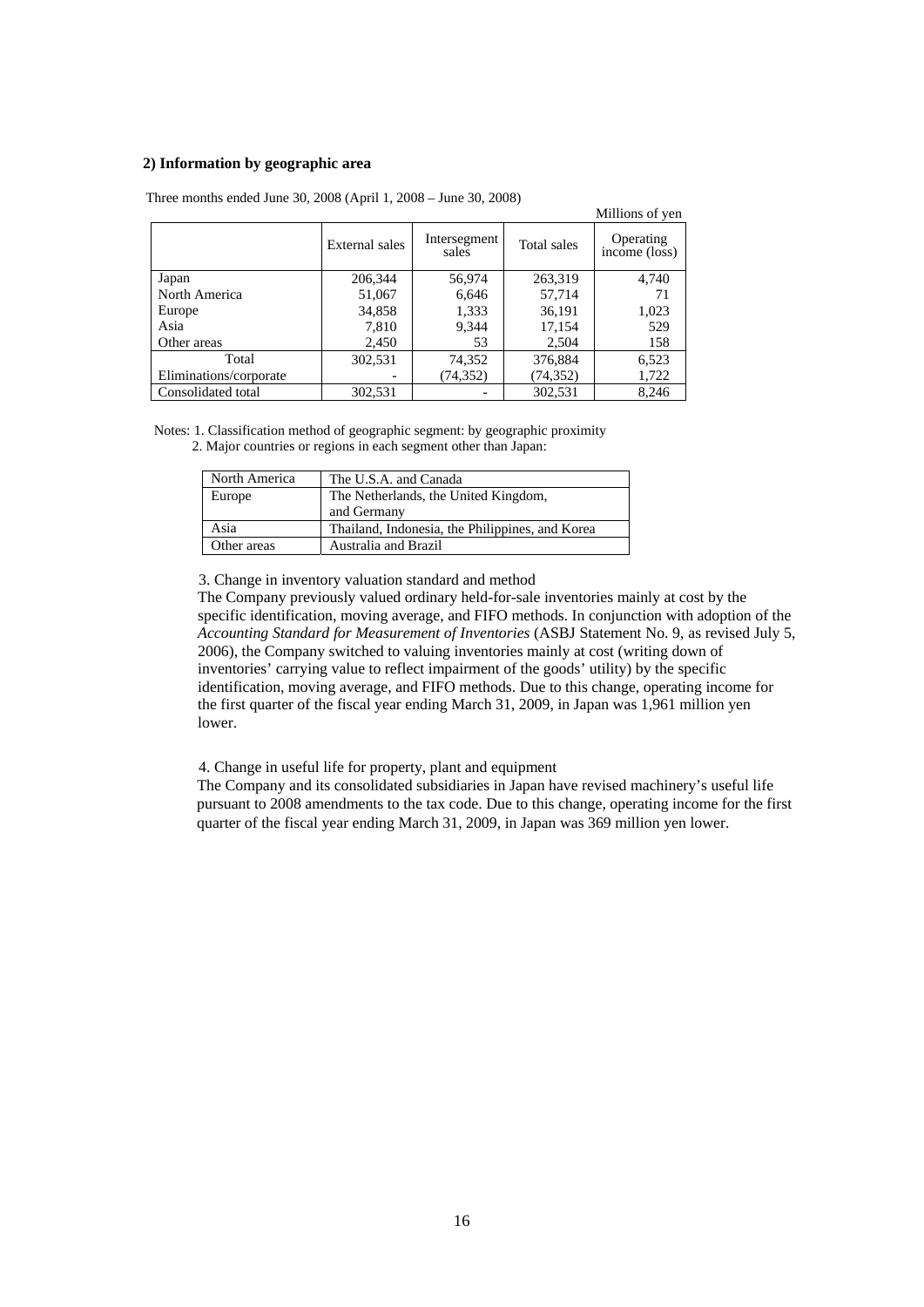|                        |                |                       |             | Millions of yen                  |
|------------------------|----------------|-----------------------|-------------|----------------------------------|
|                        | External sales | Intersegment<br>sales | Total sales | Operating<br>$income$ ( $los$ s) |
| Japan                  | 189,189        | 33,474                | 222,664     | (7,295)                          |
| North America          | 35,850         | 5,541                 | 41,391      | (1,403)                          |
| Europe                 | 21,333         | 432                   | 21,765      | 1,023                            |
| Asia                   | 8,736          | 12,975                | 21,712      | 1,786                            |
| Other areas            | 1,647          | 38                    | 1,686       | 69                               |
| Total                  | 256,757        | 52,462                | 309,220     | (5,821)                          |
| Eliminations/corporate |                | (52, 462)             | (52, 462)   | 446                              |
| Consolidated total     | 256,757        |                       | 256,757     | (5,374)                          |

Notes: 1. Classification method of geographic segment: by geographic proximity 2. Major countries or regions in each segment other than Japan:

| North America | The U.S.A. and Canada                           |
|---------------|-------------------------------------------------|
| Europe        | The Netherlands, the United Kingdom,            |
|               | and Germany                                     |
| Asia          | Thailand, Indonesia, the Philippines, and Korea |
| Other areas   | Australia and Brazil                            |

3. Change in accounting standard for construction revenue and cost

As stated in 4. (3), "Changes related to accounting standards," in the "Qualitative Information and Financial Statements" section, the Company previously used the percentage-of-completion method for accounting revenues associated mainly with construction contracts with a contract amount of three billion yen or more and a construction period of over one year, and other construction works were accounted for with the completed-contract method. Effective the first quarter of the fiscal year ending March 31, 2010, however, in conjunction with adoption of the *Accounting Standard for Construction Contracts* (ASBJ Statement No.15, December 27, 2007) and its accompanying *Guidance on Accounting Standard for Construction Contracts* (ASBJ Guidance No.18, December 27, 2007), the percentage-of-completion method was applied to construction contracts which were started during the first quarter ended June 30, 2009, for which certain elements were determinable with certainty at the end of the first quarter. The percentage of completion is estimated with the proportion-of-cost method, under which the percentage of construction completed during the period is calculated as the ratio of the construction cost incurred during that period relative to the total construction cost. The completed-contract method was applied to other works.

Due to this change, net sales for the first quarter of the fiscal year ending March 31, 2010, in Japan was 1,809 million yen higher, while operating loss in Japan was 95 million yen lower.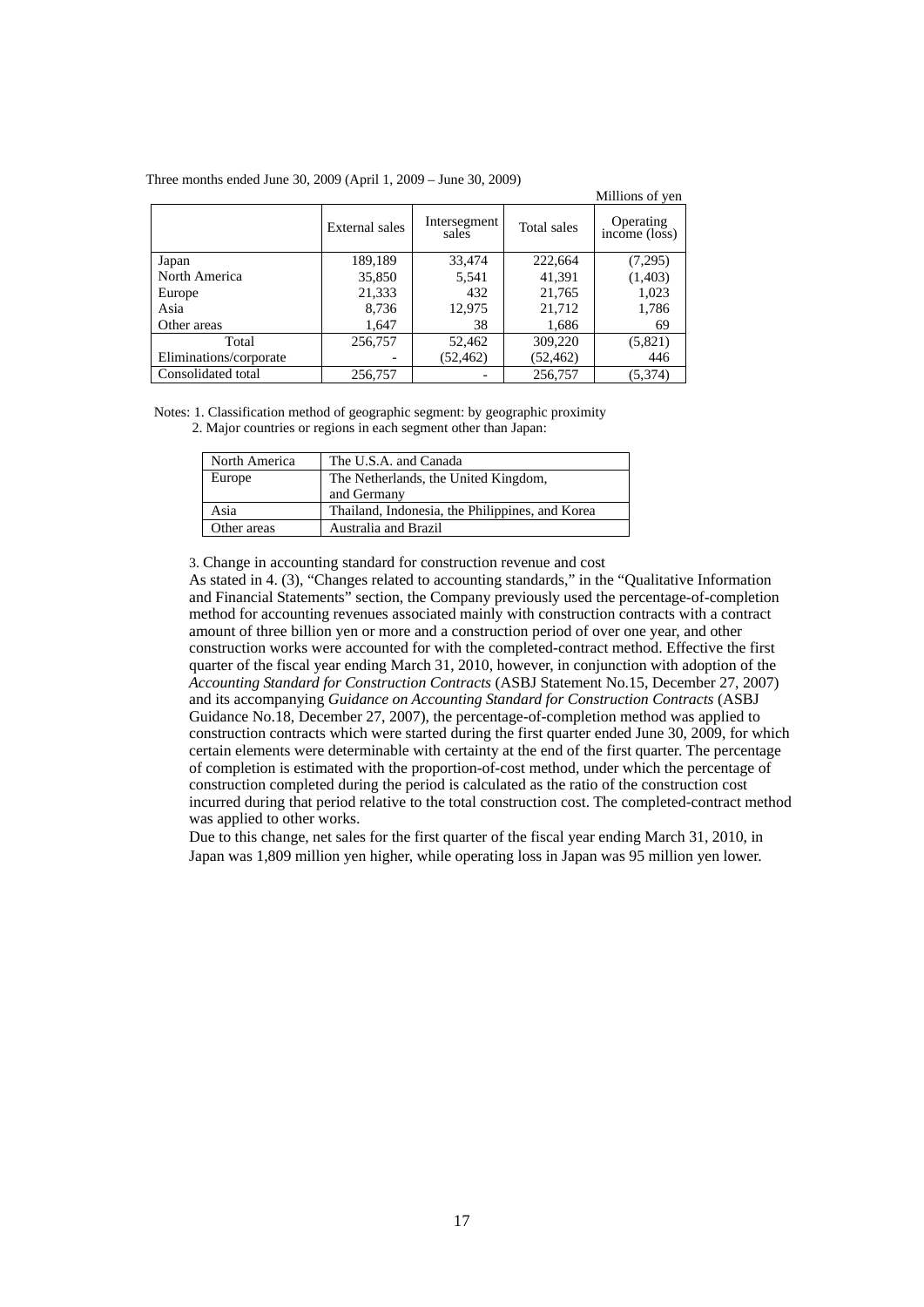## **2. Overseas sales**

Three months ended June 30, 2008 (April 1, 2008 – June 30, 2008)

Millions of yen

|               | Overseas sales | Consolidated net sales | Ratio of overseas sales to<br>consolidated sales (%) |  |
|---------------|----------------|------------------------|------------------------------------------------------|--|
| North America | 69,690         |                        | 23.0                                                 |  |
| Europe        | 39,454         |                        | 13.0                                                 |  |
| Asia          | 35,587         |                        | 11.7                                                 |  |
| Other areas   | 29.238         |                        | 9.6                                                  |  |
| Total         | 173.971        | 302,531                |                                                      |  |

Notes: 1. "Overseas sales" includes sales by the Company and its consolidated subsidiaries to the countries and regions other than Japan.

2. Classification method of geographic segment: by geographic proximity

3. Major countries or regions in each segment:

| North America | The U.S.A. and Canada                                        |
|---------------|--------------------------------------------------------------|
| Europe        | The United Kingdom, France, the Netherlands, Italy and Spain |
| Asia          | China. Korea and Taiwan                                      |
| Other areas   | Brazil, Panama, and Australia                                |

Three months ended June 30, 2009 (April 1, 2009 – June 30, 2009)

#### Millions of yen

|               | Overseas sales | Consolidated net sales | Ratio of overseas sales to<br>consolidated sales (%) |  |
|---------------|----------------|------------------------|------------------------------------------------------|--|
| North America | 54,002         |                        | 21.0                                                 |  |
| Europe        | 26,585         |                        | 10.3                                                 |  |
| Asia          | 35,692         |                        | 13.9                                                 |  |
| Other areas   | 20.445         |                        | 7.9                                                  |  |
| Total         | 136,725        | 256,757                | 53.2                                                 |  |

Notes: 1. "Overseas sales" includes sales by the Company and its consolidated subsidiaries to the countries and regions other than Japan.

2. Classification method of geographic segment: by geographic proximity

3. Major countries or regions in each segment:

| North America | The U.S.A. and Canada                                           |
|---------------|-----------------------------------------------------------------|
| Europe        | The United Kingdom, Germany, France, Italy, and the Netherlands |
| Asia          | China, Taiwan, Korea and the Philippines                        |
| Other areas   | Panama, Australia and Marshall Islands                          |

## **(6) Note on Significant Changes in the Amount of Shareholders' Equity**  Not applicable